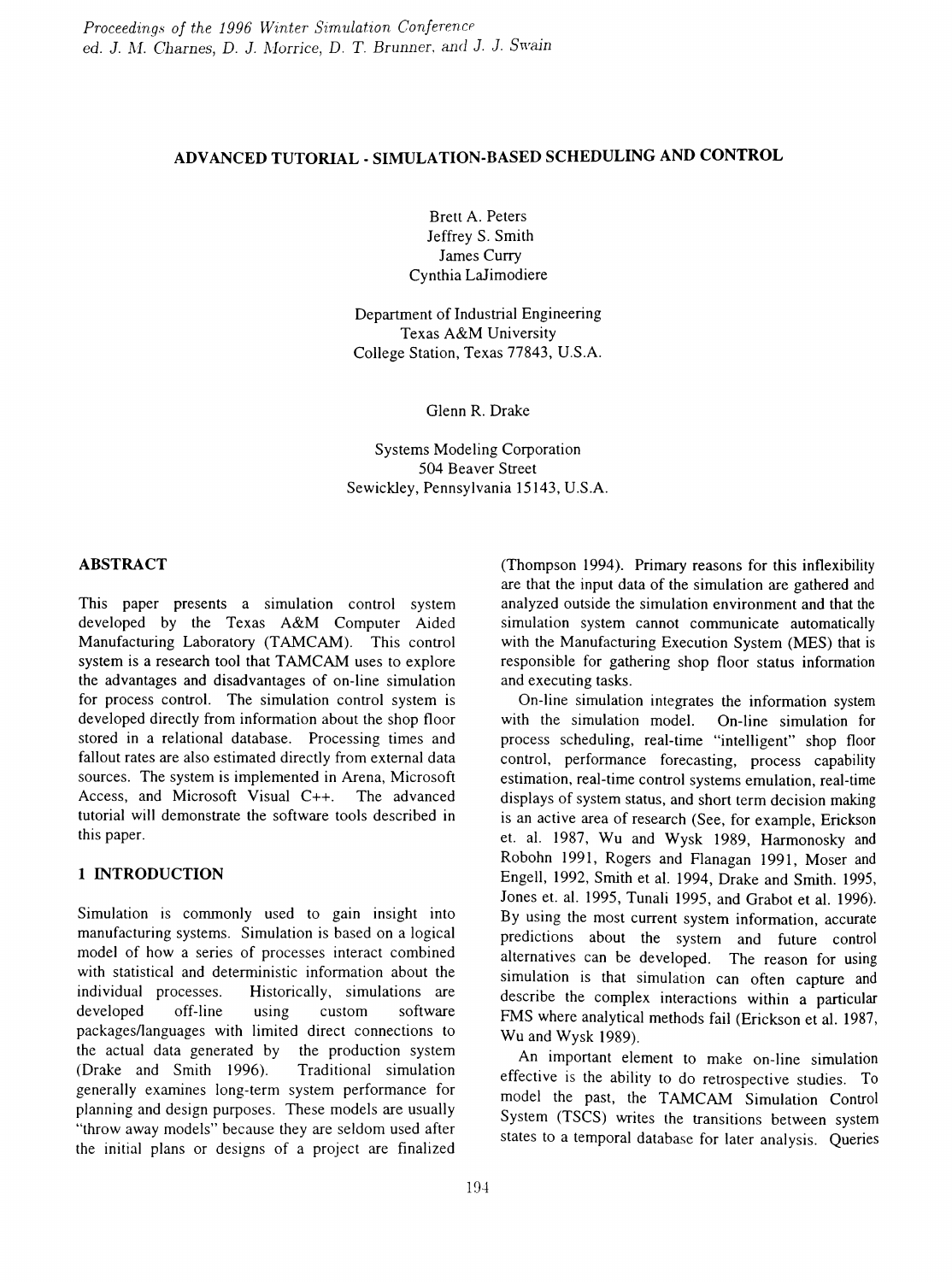on the database provide estimates of process times, rework, and fallout rates. These estimates for the distribution of the time required to do a task drive the simulation model as inputs in look-ahead mode. This paper describes the structure of the TSCS and the associated advanced tutorial demonstrates the prototype software tools and describes our limited implementation experience.

### 2 ENVIRONMENT

The TAMCAM system is based on a three level control system containing a manufacturing information system, a real-time simulation model operating as a Manufacturing Execution System (MES), and execution level controllers for automated and manual equipment (Figure 1). The highest level is a manufacturing information system usually a MRP system that contains information about inventory level and production schedules. This system drives a simulation controller that handles the actual shop floor control. The semantics of the manufacturing information system are enforced at the control and simulation levels.

The simulation level acting as a MES uses a discrete event simulation for decision making (Smith et a1. 1994). In addition to decision making, on-line simulation, as proposed by Drake and Smith (1995, 1996), uses a real time link between a simulation model and the production system as a direct method of process control. The TSCS simulation is generated directly from the manufacturing information system. This direct generation from a relational database structure, using Simon or Arena, is similar to the methodology proposed by Centeno and Standridge (1991). This direct link insures consistency between the two levels of the process.

The simulation model can be run in a real-time control mode or in a look-ahead simulation mode to test proposed schedules. In real-time mode, the simulation prompts the client for a task using the task initiation queue (TIQ). After the task is complete, the client returns the length of time required for the task and the outcome of the task using the task completion queue (TCQ). In look-ahead mode, the real-time delay blocks are replaced with statistical distributions for the time required in the delay block. The commercial versions of the Arena simulation package now include the capability for directly implementing real-time control.

The lowest level contains operational clients. The clients of the shop floor controller include automated shop floor equipment or Human Machine Interfaces (HMI) for processes that are not completely automated. When messages pass through the router, the content of the messages is written to the system state database with a time stamp. The workstations are based on a messagebased part state graph (MPSG) controller (Smith and Joshi 1995, Smith 1996).



Figure 1: Diagram of the System

### 3 DEFINITION OF STATES

The key to on-line simulation is determining at what level to model the system. The TSCS model is based on constructing the system state information such that operations only occur on one part where all resources employed in the operation work on the part for the duration of the operation. This restriction avoids estimating process times and fallout rates from processes that are mixed together and facilitates direct estimation of process times from the messages being sent in the system. An example of a mixed process to be avoided is a worker loading a machine and then the worker being released after the completion of the loading task before the completion of the machining process. This process is modeled as two tasks since the number of resources required by the part changes during the operation. If the worker is seized for the entire period of time then the operation would be modeled as one task in the simulation.

All operations that act on multiple parts are modeled in the logic of the simulation. For assembly, the parts are combined in the logic of the simulation before the actual operation occurs. For disassembly, parts in the simulation model are created for the parts disassembled after the operation has occurred. Batching is modeled as an assembly operation followed by the actual operation with a disassembly operation to return the parts to their original status.

The task initiation message contains the operation and the part 10. All tasks are sent only to free resources that have the parts required to complete a task in their part queue or buffers. This restriction avoids including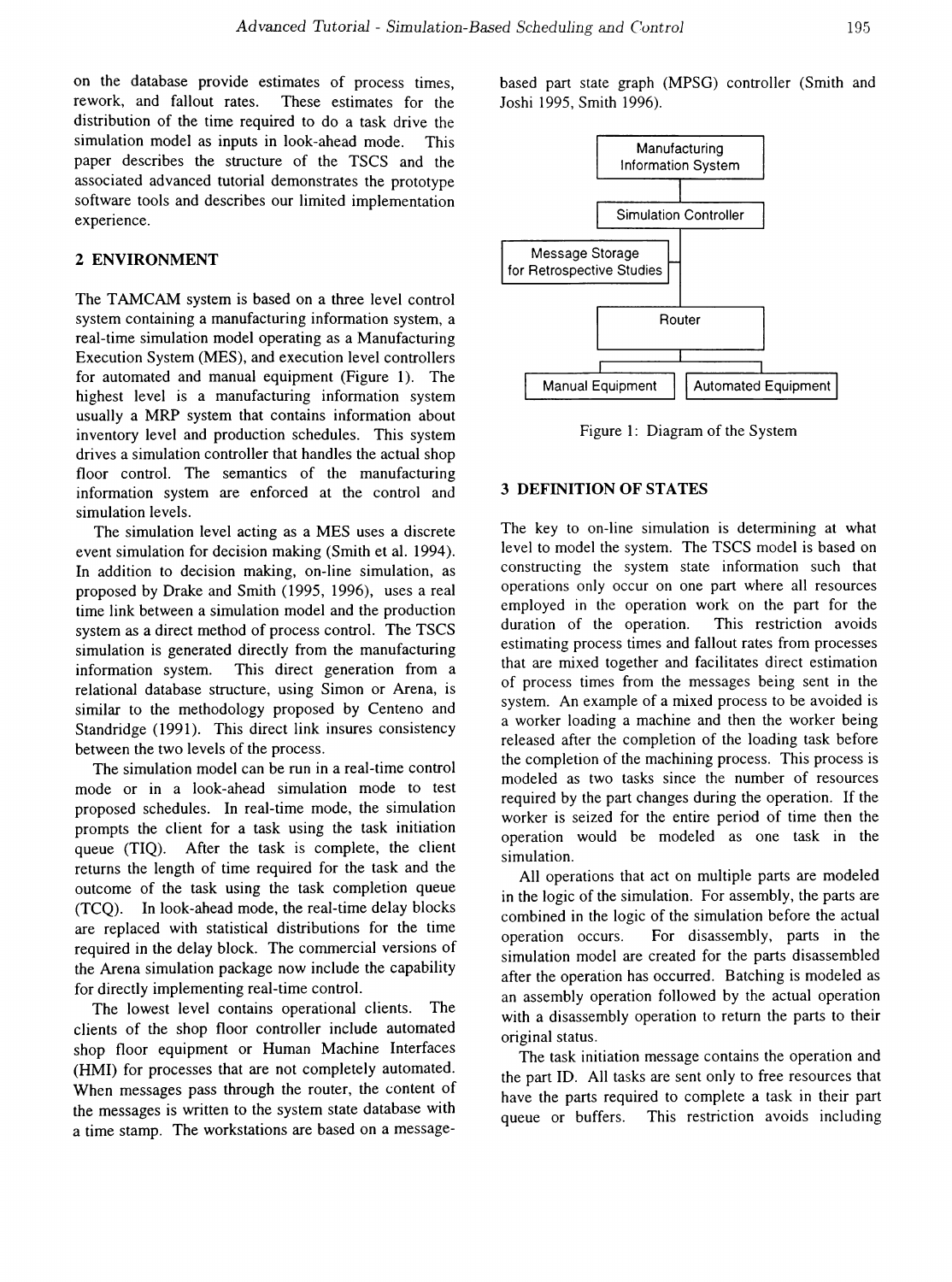queuing times of parts waiting for resources or resources waiting for parts in the processing time. Queuing times are excluded from the model because queuing time arises primarily from the scheduling choices developed by the decision maker.

The task completion message contains the outcome of the task and the active processing time required for the task. The unique identifier for the task completion message is the part number and workstation. The basic active processing time includes set up time, down time, and transportation time within the workstation. For particular resources where a more detailed description of the system is required, the active processing time is split into subgroups including down time, reaction time, setup time and activity time for particular sub-tasks (Table 1). These additional attributes are only required if needed by the simulation.

Table 1: Messages Sent within the System

|                    | Initiation          | Completion                |
|--------------------|---------------------|---------------------------|
|                    | Sequence            | <b>Messages</b>           |
| Required           | Part Number.        | Part Number.              |
| <b>Information</b> | <b>Work Station</b> | Workstation.              |
|                    |                     | Active Processing Time,   |
| Optional           | Due Date,           | Setup Time,               |
| <b>Information</b> | Special             | Reaction Time.            |
|                    | Instructions,       | Sub-Operation,            |
|                    | Priority            | Processing Times,         |
|                    |                     | Success of the Operation, |
|                    |                     | <b>Additional Routing</b> |
|                    |                     | Based on the Operation.   |

#### 4 INFORMATION SYSTEM

The information system is spilt into a description of the manufacturing system and a historic record of the on-line simulation.

The description of the manufacturing system contains a list of parts (i.e., part types), a list of specific parts to be produced with due dates, a list of resources for the production process with feasible messages for each resource, routings for the parts, alternative routings for the parts, and any additional information required to develop the simulation. Many of these inputs including the current production schedule, due dates, part routings, and resource relationships are deterministic and can be directly accessed from a relational database using SQL as suggested by Drake (1996). However, several key inputs to the proposed simulation model, including distribution of the process times, fallout rates, and shift schedules, are stochastic and vary for different part types and equipment stations and cannot be directly accessed from a static database.

This information system can access the simulation to run the simulation in look-ahead mode. The look-ahead simulation tool can predict whether a given production schedule is feasible by using the simulation as a query tool. The feasibility can be expressed as either the probability of completing a set of tasks within a given period of time or the entire estimated cumulative density function for completing the task as a function of time. Using this ability, multiple simulations can be used to improve the scheduling of resources by changing the operating rules (Tautuo and Pierreval 1995). The instruction for on-line simulation tools for manufacturing systems should resemble commands commonly used in database systems. A method for achieving this goal is to have the commands as an extension of SQL (Balasubramanian and Tuzhilin 1996). Even though our model does not follow the command set proposed by Balasubramanian and Tuzhilin, the TSCS model tries where possible to use a command structure that is easily understood to database and industrial/manufacturing engineering professionals.

The results of the real-time simulation execution are stored in a database. The real-time results are the data on how the system actually operates. The combination of a MES system with a database system is extremely common with most vendors using Open Database Connectivity (ODBC) software or a similar methodologies to connect controllers to database systems. These systems warehouse this information for many purposes including statistical quality control.

The TSCS database system stores the results of operations including process times and fallout rate. The user can exclude data points from the estimation of processing times for statistical quality control or lookahead simulation. The primary reasons for excluding data are that the observations are influenced by a problem where the underlying cause is resolved and will not reoccur or that the data is in error.

From the database system, a data analysis tool estimates the distribution for process times and fallout rates at each workstation for each part type. These estimates are stored and used in the simulation model. The default distribution for process times is the gamma distribution. If the sample is not sufficiently large, then the estimation of the process times is based on a grouping of parts with similar characteristics. The estimation procedure identifies extreme values and allows the user to delete these values from the estimation.

The results of the simulated system in look-ahead mode can also be compared to the actual flow time for the system in real time. A difference between the simulated system in real time and the estimated performance in look-ahead mode could reveal problems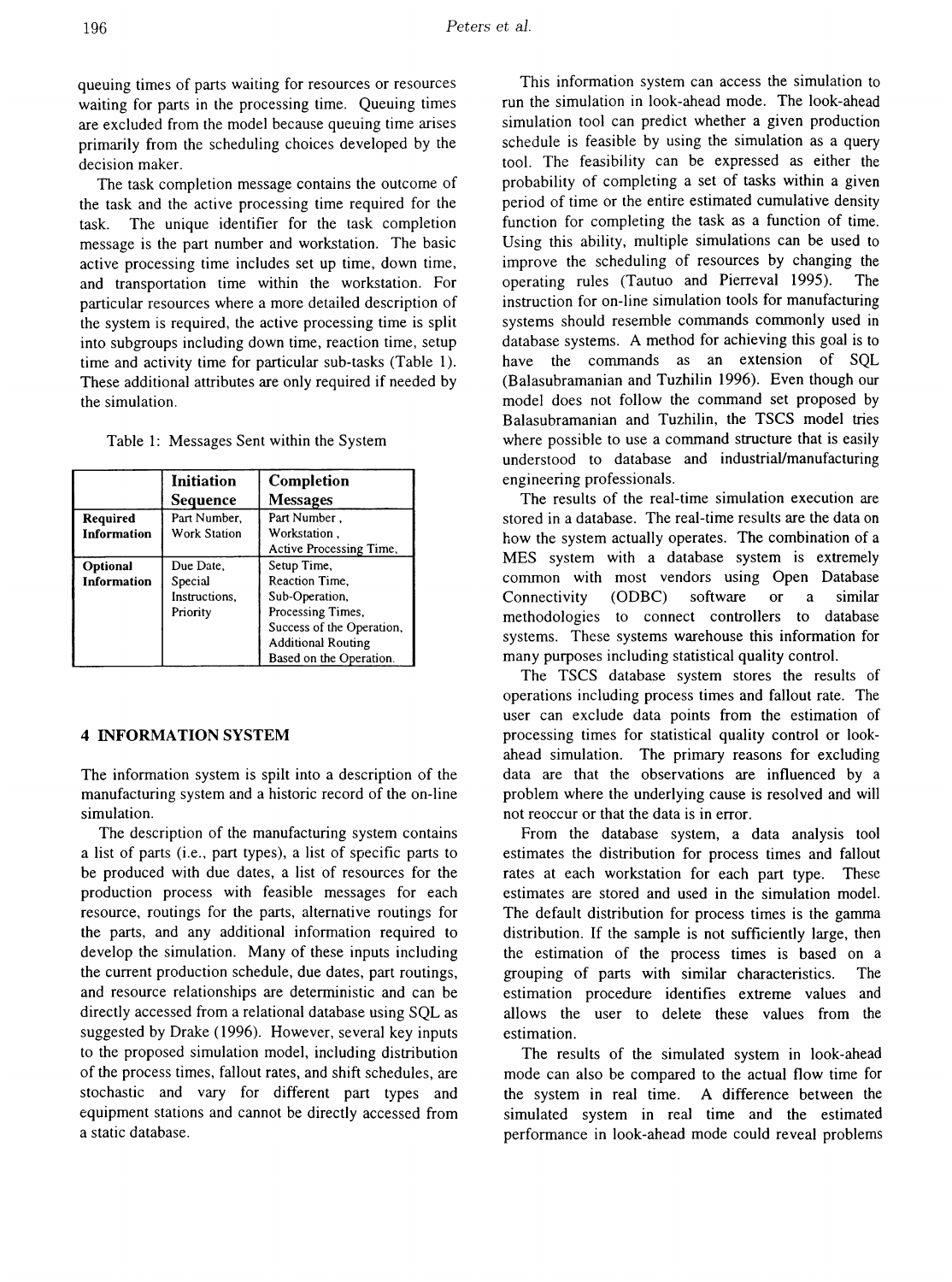in the simulation or the actual system that occur in a series of stations.

### 5 IMPLEMENTATION ISSUES

The demonstration of the TSCS consists of a simulationbased controller developed in Arena, a message router and client controls developed in Microsoft Visual C++, and an external database system developed in Microsoft Access. The simulation-based controller is built in Arena using the Arena Real-Time template. The Arena model also uses a user-coded dynamic link library (DLL) written in Microsoft Visual C++ to provide the implementation specific communications functions required by the router. All connections within the realtime system are implemented using the TCP/IP protocols. The connections within the forecast system are implemented with Database Access Objects (DAO). The connections between the different software applications are shown in Figure 2 where the solid lines are TCP/IP connections and the dashed lines are DAO connections.



Figure 2: Layout of Software System

The ability to estimate statistical distribution directly from the information system is critical to this model. For implementing real-time simulation in an actual manufacturing environment, the key information challenge is insuring semantic correctness in a distributed database system. For information systems that are

loosely federated together, the accessing of data may include changes to the data structure, attribute naming, and data schema. An example of these differences is extracting processing times from a database system that stores the processing time as an attribute in a table and a system that stores processing times as the difference between start time and completion time in a series of records. The major obstacle to this integration is not the ability to communicate between different data sources that is standardized with ODBC, DAO and embedded SQL; the challenge is identifying the ways information is stored and having a clear understanding of what the information implies about the manufacturing process. For data quality in on-line simulation, the information must be accurate and represent what the model thinks it represents.

For the TSCS control system, these information system design problems were solved by making the information system meet the needs of the simulation model. For a commercial implementation of these concepts, substantial commitment for standardization of system states would be required. Based on the amount of resources spent on the simulation of manufacturing processes compared to relational database systems and MRP systems, the majority of the flexibility must come from the simulation package. This flexibility includes the ability to analyze data that arise from a mixture of processes, the ability to access different databases and a clear set of rules for defining the states of the system.

### 6 CONCLUSIONS

Combining simulation, information systems, and realtime control is a very promising framework for the study and optimization of the dynamic characteristics of a flexible manufacturing system. Look-ahead simulation is also a promising tool for predicting future lead times and<br>calculating due dates. As flexible and agile calculating due dates. manufacturing become prevalent, the ability to describe the short term future performance of a manufacturing<br>system becomes critical. This tutorial session will system becomes critical. describe the framework developed for simulation-based control. In addition, it will demonstrate the implementation and use of a simulation control system using Systems Modeling's Arena, Microsoft Visual C++, and Microsoft Access as the core demonstration platform.

### 7 REFERENCES

Balasubramanian, P. and Alexander Tuzhilin. 1996. Using query driven simulation for querying outcomes of business processes, *Decision Support Systems,* Vol. 16,275-295.